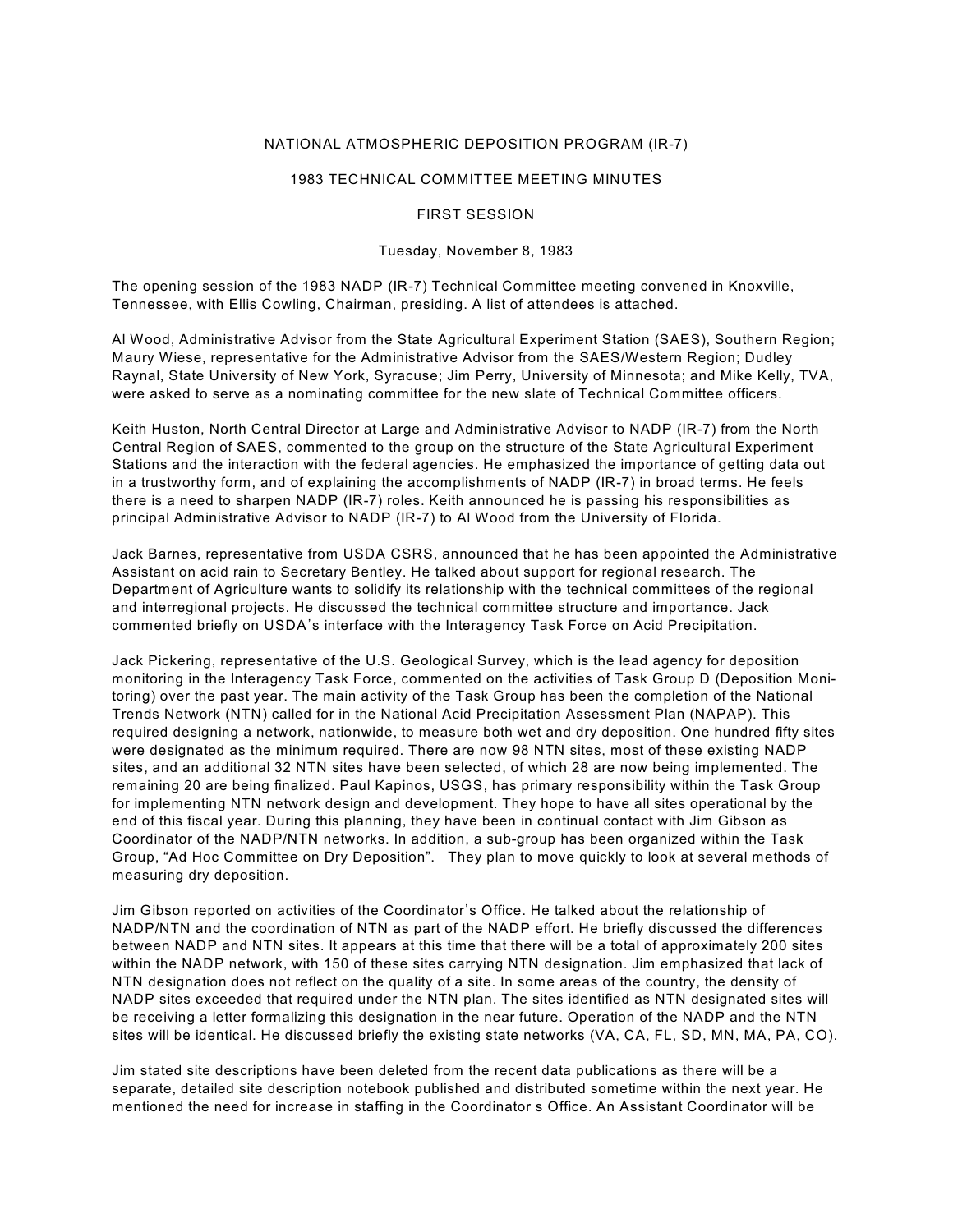added within the next few months which will allow, among other things, more prompt reporting. He stated that the final 1981 data will be out next week, with the four quarters of 1982 data being published by springor early summer. Thereafter, the intention is to shorten the lag time to nine months. Jim commented on his involvement with UNESCO and UNEP in development of monitoring sites throughout the world. The emphasis in the last 18 months has been the selection of sites in the USSR and Chile. He also discussed the Mexico air quality experiment, with PEMCO reducing its  $SO<sub>2</sub>$  emissions by about 80% through a switch in fuel types (Mexico City).

Ann Bartuska of the North Carolina State University Acid Deposition Program commented that their funding base has increased. The structure of this program has changed somewhat. The Director is Ellis B. Cowling, with Ann serving as Coordinator, and Joan P. Baker acting as Aquatic Manager. The program is divided into three funding components: EPA, CP&L, and CSRS-SGP. She presented material describing the objectives and funding levels of each component and summarized the regional activities of the program over the past year.

Don Bogen, DOE and Vice Chairman of Subcommittee #2, Methods Development and Quality Assurance, presented a brief report on the Committee's activities over the past year. He mentioned that Chairnan Gerry Aubertin is on sabbatical in British Columbia. The Committee performed a review and audit of the Illinois State Water Survey Central Analytical Laboratory. The review team consisted of Leo Topol, Rockwell International; Bernie Malo, USGS; Don Bogen, DOE; and Gerry Aubertin of Southern Illinois University. They found a few minor concerns which have now been corrected. In addition, the Committee held a meeting to discuss the development of a quality assurance document. The Committee also discussed the development of a snow catch study to look at snow chemistry and the changes thereof. Howard Taylor of the U.S. Geological Survey in Denver was invited to make a presentation Tuesday afternoon to a joint meeting of Subcommittees No.1 and No. 2 on snow catch. The Committee plans to make recommendations to the Technical Committee regarding snow chemistry.

Peter Finkelstein, Chairman of the Quality Assurance Steering Committee, commented that their purpose is to ensure and document the quality of the data, and to ensure that levels of accuracy and precision are maintained and improved. Members of the Quality Assurance Steering Committee are Gerry Aubertin, Southern Illinois University, in his capacity as Chairman of Subcommittee #2; Dave Bigelow from the NADP Coordinator's Office, Colorado State University; Don Bogen, DOE and Vice-Chairman of Subcommittee #2; Jay Jacobson, Boyce Thompson Institute and Past Chairman of the Effects Research Subcommittee; Warren Knapp, Cornell University and Chairman of the Data Analysis Subcommittee; John Lawrence, Director of the Division for Quality Assurance at the Canadian Center for Inland Waters; Bernie Malo of USGS; John Robertson, U.S. Military Academy and Chairman of the Network Site Criteria and Standards Subcommittee; Gary Stensland, Illinois State Water Survey in his capacity as Director of the Central Analytical Laboratory; and Peter Finkelstein, Environmental Protection Agency. Peter summarized the past year's activities. It was decided that an integrated plan for quality assurance was needed for the network and the program. This plan includes site activities laboratory activities, Coordinator's Office activities and the data bank, and provides a cohesive framework for activities within the program. Most of the past year's activities have centered around documenting and designing this plan.

Tony Olsen from the Battelle Northwest Laboratories presented slides describing the EPA ADS data bank. The system is designed to receive flexible input from the various monitoring networks. The data base includes sample chemistry, precipitation, and site descriptions. They are then able to provide flexible output for data requests. Networks currently providing data to the EPA ADS data base are NADP, CANSAP, APN, MAP3S/PCN, APIOS, EPRI-SURE, UAPSP, EPA regional office, TVA, and the Wisconsin network. Interested networks or individuals should contact either Chuck Watson at 509 376- 2227 or Tony Olsen at 509 376-4265. Either of these individuals may be addressed by writing Statistics Section, Battelle Northwest Laboratories, P.O. Box 999, Richland, WA 99352. At the present tine, there is no cost for standard data requests.

John Robertson, U.S. Military Academy, talked about the site visitation program which has recently been concluded. He reviewed how the program originated and was initially designed. The team looked at three questions: (1) siting, (2) how the sites were set up, and (3) how well the operators performed at existing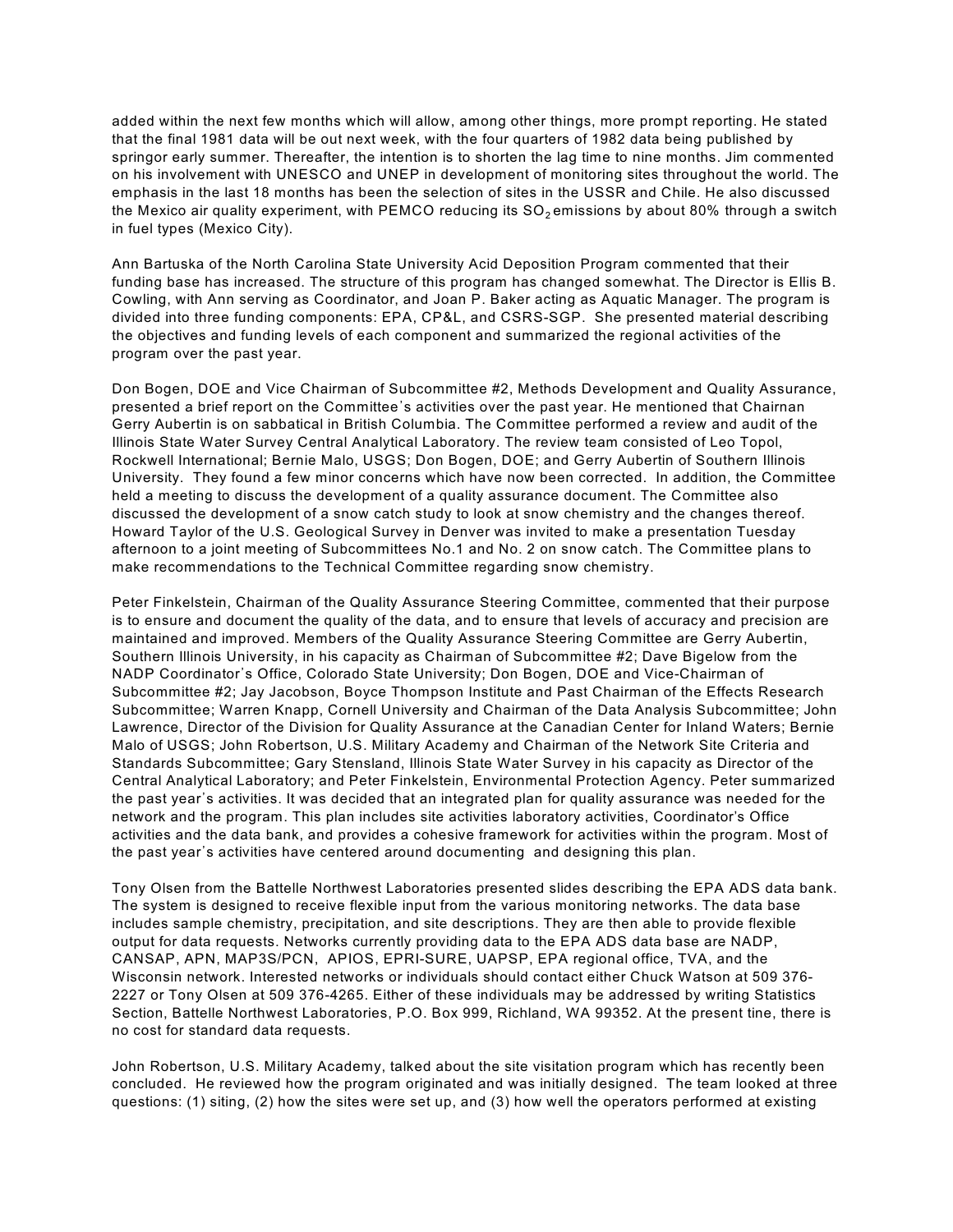sites, including documentation, calibration of equipment, and operator training. The program was implemented in September 1982. The results indicate that there are:

- (1) Some problems in the way the network is running.
- (2) Existing errant procedures.
- (3) Sites which do not have approved equipment.

As a result:

- (1) Letters will be sent to each site from the Coordinator's Office suggesting how that site can be improved.
- (2) Five sites have closed. Some sites have been or will be moved. Many sites will be asked to upgrade.
- (3) Several sites were considered questionable. There will now be an incercomparison of questionable sites; four such sites have been designated.

The team has been consolidating the information obtained into paper files. Much of the information is also now on computerized data base. The biggest task has been the preparation of an 800-page booklet describing all sites. This will consist of a four-page per site format with a summary of all 217 sites considered in the review. He indicated how sites were selected for inclusion in the NTN network. These selections were based primarily on ecoregion location.

Bruce Hicks of ATDL/NOAA commented on the status of the dry deposition question. Bruce reminded the group that at last year's meeting he presented and demonstrated the Swedish sampler. This sampler has not been wholeheartedly endorsed. The filter pack technique, which is presently being used in Canada, is being looked on more favorably since last year. ATDL.. has now started making three devices which are being funded by NOAA. These devices will be run in parallel with devices presently being used by NOAA and EPA. There will be some concentration monitoring devices of several different kinds deployed in the future. The people involved in looking at this study have been Jack Pickering, Keith Brown, Peter Finkelstein, John Robertson, and people at CAL, Argonne, Oak Ridge and Penn State.

Gary Stensland reported for the Central Analytical Laboratory and talked briefly about the expansion of the network and CAL's response. CAL has maintained its quick turnaround on the measurement of rain samples. The delay has been in working with the data in screening and validation. They are now caught up and think this level can be maintained by adding staff. In addition, they will be moving into new facilities. CAL has conducted eight training courses for site operators with the last one being held in September.

Ninety-seven sites have been represented at these training sessions. Gary then touched briefly on several items. He felt the documentation of what the laboratory was doing, resulting from the audit, was extremely useful. The lab has made extensive use of the site visitation information produced by John Robertson's program. Individual sites may now, when needed, make collect phone calls to the Laboratory. It is hoped that this will allow sites which have been constrained from doing so in the past to contact the Laboratory when problems arise.

LeRoy Schroder of the U.S. Geological Survey presented slides depicting the results of the Quality Assurance Program over the past year.

Malcolm Still of the Canadian Atmospheric Environment Service gave a slide presentation updating the Canadian Air and Precipitation Monitoring Network (CAPMoN). This network encompasses the former Canadian networks--CANSAP, BAPMoN, APN, and CAASN. He described the network review recommendation, CAPM0N siting criteria, siting review, sampling period, instrumentation, sampling protocols, laboratory analysis, data publication, quality assurance, and future aspects of the program. He also presented a map indicating the location of the CAPMoN sites.

The meeting adjourned for a formal luncheon. Immediately following the luncheon, Ellis Cowling and Steve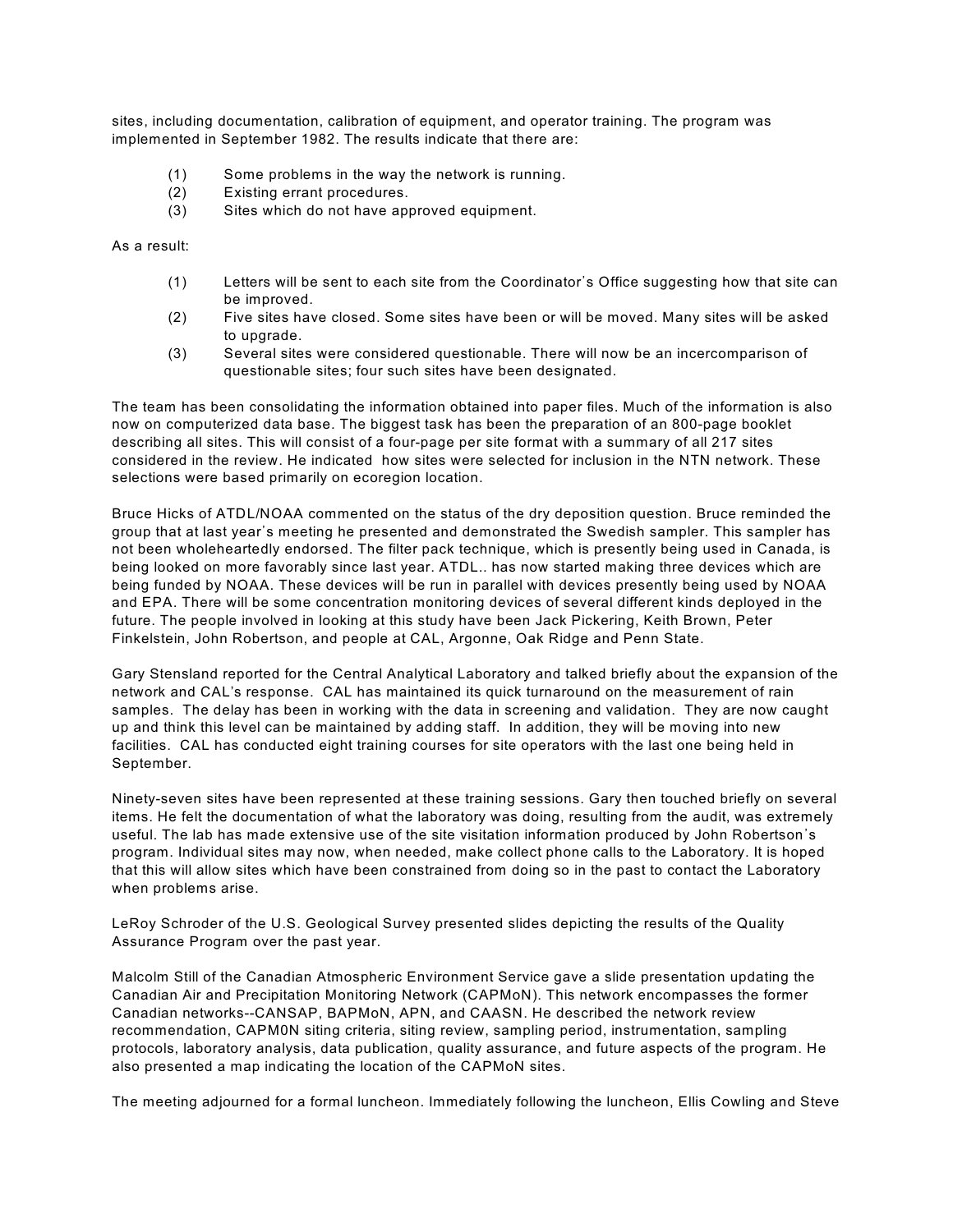Lindberg presented slides and discussion of German forests and possible acid deposition effects.

## SECOND SESSION

#### Tuesday, November 8, 1983, 1:30 p.m.

The large group convened for an invited presentation, "State-of-the-Art Dry Deposition Measurements," by Dr. Cliff Davidson of Carnegie-Mellon University. Following Dr. Davidson's presentation, participants adjourned to attend individual subcommittee meetings.

A poster session was held Tuesday evening. A listing of these posters and authors is attached.

## THIRD AND FOURTH SESSIONS

## Wednesday, November 9, 1983

The third and fourth sessions of the NADP (IR-7) Technical Committee Meeting were comprised of technical reports. The morning session was chaired by David Shriner of Oak Ridge National Laboratory. A listing of speakers and topics is attached.

The afternoon session convened at 1 p.m. with Warren Knapp, Cornell University, presiding. A listing of speakers and topics is attached.

Following presentation of the technical reports, meetings of the Effects Research Subcommittee Working Groups on Materials, Aquatics, Forestry, and Field and Horticultural Crops were held.

# FIFTH SESSION

#### Thursday, November 10, 1983, 8 a.m.

The morning session convened with Jay Jacobson, Boyce Thompson Institute, presiding. A listing of speakers and topics is attached.

Following presentation of the technical reports, Lynn Barry, Atmospheric Environment Service; Peter Finkelstein, Environmental Protection Agency; and Tony Olsen, Battelle Northwest Laboratories, participated in a panel discussion on spatial and temporal analysis of acid precipitation.

#### SIXTH SESSION

#### Thursday, November 10, 1983, 1 p.m.

Bill McFee, Purdue University and Vice-Chairman of the NADP (IR-7) Technical Committee, convened the final session. The first item of business concerned the proposed letter to Dr. Ruckleshaus, Environmental Protection Agency, raising questions from the NADP Technical Committee regarding the proposed Environmental Protection Agency National Lake Sampling Program. The first item for discussion was, Should a letter be sent at all? Steve Norton moved that the letter be sent to express concern over some aspects of the proposal. John Robertson seconded. Discussion followed regarding to whom the letter snould actually be sent, whether it should go to Ray Wilhour or William Ruckleshaus. Suggestions for clarification of wording the letter were also made. Additional questions were raised over the need for urgency and who should appropriately sign the letter. Jack Pickering moved to amend the motion that the letter be signed by the Chairman of the Technical Committee, the Chairman of the Effects Research Subcommittee, and the Chairman of the Aquatics Effects Working Group. The amendment was seconded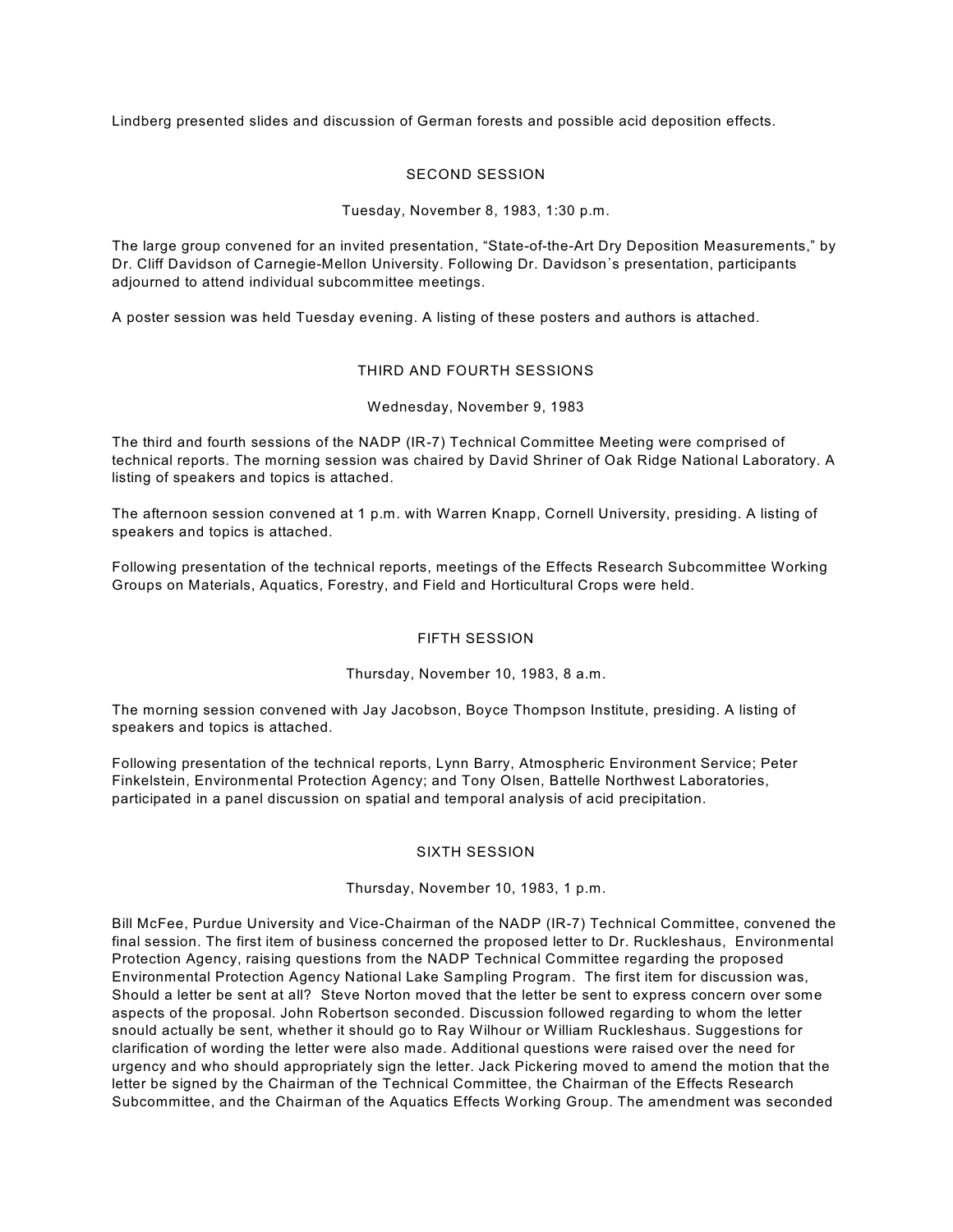and carried. It was agreed to leave the decision regarding to whom the letter should be addressed to Ellis Cowling. Motion then carried.

John Robertson presented the report for Subcommittee #1, Network Site Criteria and Standards. New officers for the 83-84 year are:

> Chairman - John Robertson, U.S. Military Academy Vice-Chairman - Jerry Walker, University of Georgia Secretary- Malcolm Still, Canadian Atmospheric Environment Service

The Committee discussed three items.

- 1. Rain gage-collector distance. New sites should establish this distance at more than 5 and less than 30 meters. For existing sites, any rain gage which is less than 4 feet from the collector must be moved out to 5 meters. For existing sites at which the distance is between 4 feet and 5 meters, any additional move will be grandfathered until such time as the data indicates a problem. This recommendation was taken as a motion, seconded, and passed.
- 2. Site relocation. The Committee recommended that there be no code change or redesignation for an existing site which is moved less than 10 kilometers, provided there is no major change in terrain. Any relocation must be flagged to indicate to data users that a relocation of a site has occurred. The Site Coordinator and Quality Assurance Coordinator shall confer on any site moved beyond 10 kilometers to ascertain if a new designation, site description, etc., is required, and a recommendation will be made to Subcommittee #1. This recommendation was taken as a motion for approval and carried.
- 3. Site equipment.
	- (a) Wind shield. It is recommended that an alter wind shield be installed on the rain gage for those sites receiving 20% or more of their annual precipitation as snow. For sites not in this category, installation of the alter wind shield shall be optional.
	- (b) Dipsticks. Sites may continue to use the U.S. Standard rain gage with dipstick as a backup to the weighing rain gage, and continue to report those readings as dipstick readings.
	- (c) Battery system. It was recommended that battery power as backup power should be installed at all sites by November 1984. This will be accomplished on existing samplers by retrofit through Aerochem Metrics. There was discussion of the recommendation. Steve Lindberg moved to amend the recommendation that the Subcommittee spend the next year looking into the problem of acid vapor, and what sites should be required to make this change. The amendment passed and the recommendation was approved.

Don Bogen reported for Subcommittee #2, Methods Development and Quality Assurance. The new officers for 1983-84 will be:

> Chairman - Donald C. Bogen, Department of Energy Vice-Chairman - Gerald Aubertin, Southern Illinois University

Prior to the formal Subcommittee meetings, a joint meeting of Subcommittees #1 and #2 was held at which an overview of various snow collection devices used in North America was presented by Howard Taylor of the U.S. Geological Survey.

Items discussed at the Subcommittee meeting consisted of: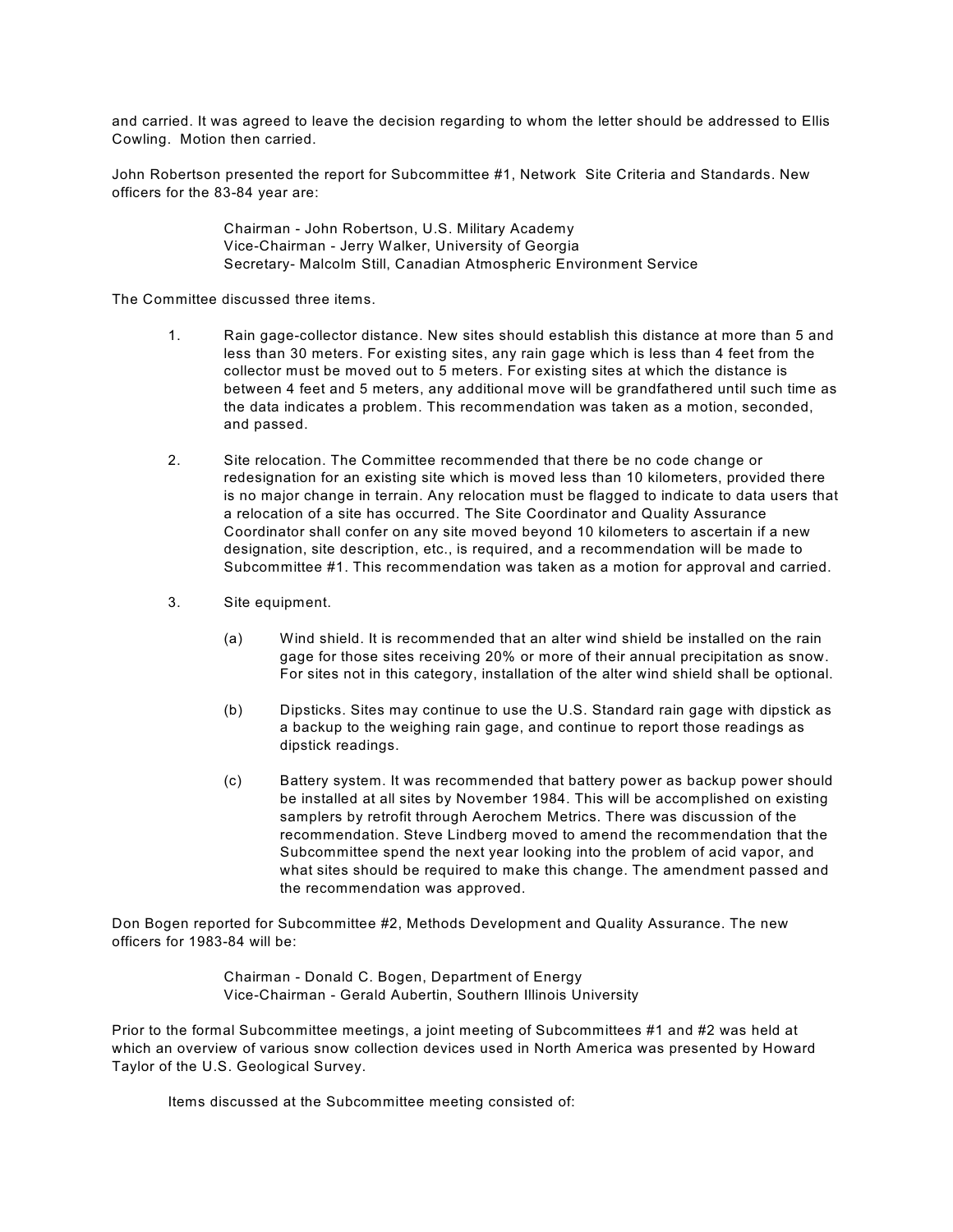- 1. Dry deposition. Following thoughtful and lengthy discussion regarding scientific merit of the NADP dry deposition collection methodology, a strong concensus was established that the present NADP sampling procedure is unsatisfactory for determining fluxes and deposition of gasses and particles. The Committee recognized that dry deposition is a very important component of total deposition and that when reliable sampling techniques have been developed, NADP should reinstitute measurement of dry deposition. The committee therefore recommended termination of the analysis of eight-week dry deposition samples at the end of the present contract period (June 30, 1984) or earlier. They further recommended that a committee be formed under the auspices of NADP to evaluate alternate methods for monitoring of dry deposition and that this committee should make every effort to provide their recommendation prior to the termination of the present dry deposition program. This recommendation was unanimously approved. It was suggested and agreed that members of this committee would be Bruce Hicks, ATDL; Don Bogen, DOE; Steve Lindberg, Oak Ridge National Laboratory; Bernie Malo, U.S. Geological Survey; Steve Bromberg, EPA; and the new Chairman and Vice-Chairman of the Methods Development and Quality Assurance Subcommittee. It was further agreed that dry deposition sampling be terminated as soon as possible, and that it will be terminated at the end of the present contract period regardless of whether a recommendation for an alternate method has been made. There was brief discussion regarding the release of the existing dry deposition data. Jim Gibson stated that this data is being released on an informal basis at the present time.
- 2. Sampling protocol variations.
	- (a) A few sites are presently taking aliquots of rain samples for purposes other than field measurements. The Subcommittee reaffirmed the NADP protocol which states, "aliquots removed for purposes other than field measurements is not permitted." This reaffirmation will be communicated by Subcommittee #2 to the individual sites involved.
	- (b) Discussion of whether present volume being taken for field measurement is adequate. The committee will conduct a survey to find out if the present 20 milliliter aliquot is of sufficient volume to perform the field measurements, and report back to the Technical Committee in 1984.
- 3. pH electrodes. The Subcommittee was asked by the Executive Committee to provide a recommendation for the type and manufacture of pH electrodes which will be supplied to the sites in the near future. The Subcommittee recommends the Beckman Model 34105- 531 Altex electrode with a plastic/ceramic junction. The performance of this electrode will be reviewed at the 1984 Technical Committee Meeting. It was emphasized that this electrode is to be used only for NADP rain water samples. These electrodes will be provided to the sites (possibly one per site per year) by the Coordinator's Office. Jim Gibson mentioned that the current sample price includes the cost of one electrode per year per site.

Discussion regarding field vs. laboratory measurements will be continued at the mid-year meeting of the Subcommittee, which will be held in March or April of 1984.

The Technical Committee then turned to the election of new officers. Al Wood reported for the Nominating Committee. The Nominating Committee suggested protocol for the future selection of Technical Committee officers. They suggested (1) a rotational component whereby the Secretary would rotate into the Chairmanship over a period of years, and (2) that each individual serve in each office for only one year. It was moved and seconded that these recommendations be approved. Following discussion, the motion carried. The Nominating Committee made three additional recommendations to the Executive Committee: (1) That the past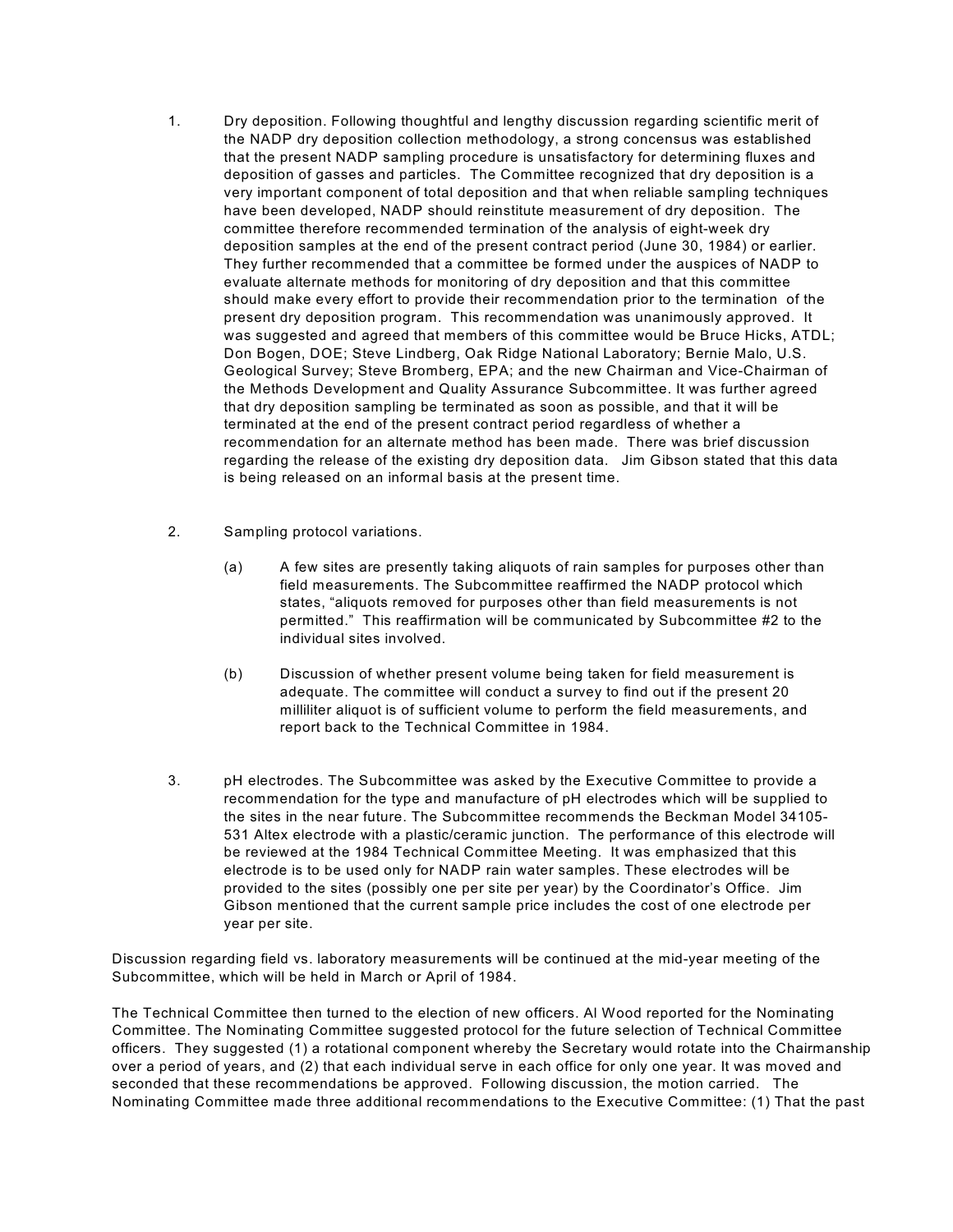Chairman function as part of the Executive Committee; (2) that they assign a larger function to the position of secretary; and (3) that the New Initiatives position be evaluated and a determination be made regarding the function of this position. It was recommended that this position be filled by appointment of the Executive Committee.

The nominated slate of officers was presented. Nominated for the position of Secretary was Steve Norton of the University of Maine. There were no nominations from the floor, and Steve Norton was unanimously re-elected as Secretary of the Technical Committee for 1983-84.

Dave Shriner, Oak Ridge National Laboratory, was nominated for the position of Vice-Chairman. Following no floor nominations, Dave was unanimously elected Vice-Chairman of the Technical Committee for 1983-84.

Bill McFee, Purdue University, was nominated for the position of Chairman. There being no other nominations, it was moved, seconded and unanimously carried that Bill McFee be elected Chairman of the Technical Committee for 1983-84.

Ellis Cowling commented to the group on a conversation held with Ray Wilhour of EPA regarding the National Lake Sampling Program proposal, to which it was earlier agreed a letter of response be made on behalf of the NADP Technical Committee. Ray Wilhour suggested that two letters be sent, one to William Ruckleshaus, and the other, containing technical comments, to Courtney Riordan, with a carbon copy to Ray Wilhour. It was agreed that two letters would be sent. Ellis commented further that the project will be conducted during the summer of 1984, and that NADP should make available to EPA a list of persons who could participate in a Committee meeting, to be held in December, regarding the proposal. Clarification regarding the two letters was provided. It was moved and seconded that two letters be written – (1) a technical letter written to Courtney Riordan and Ray Wilhour, and (2) a shorter letter to be addressed to William Ruckleshaus. The motion carried. ( NOTE: Based on discussions with EPA and members of the Aquatics Effects Working Group following the Technical Committee Meeting, which clarified portions of the proposed program, it was decided not to send a letter.)

Steve Lindberg, Vice-Chairman of Subcommittee #3, Data Management and Analysis, reported on the activities of the Committee. New Committee officers for 1983-84 are:

Chairman - Steve Lindberg, Oak Ridge National Laboratory Vice-Chairman - Jim Lynch, University of Pennsylvania

- (1) Committee role. In response to a request from the Executive Committee regarding clarification of the definition of the roles for the various subcommittees, Subcommittee #3 made the following statement: "The general role of the data analysis subcommittee is to advise the NADP Technical Committee and the Coordinator's Office regarding the analysis and reporting of network wet and dry deposition measurements. This includes formal reports such as computer data tapes, quarterly analytical data, annual summaries, and longer-term, interpretive reports."
- (2) The Committee recommends that the Quality Assurance Steering Committee perform a review of NADP data handling procedures, including data and sample screening and data validation procedures.
- (3) Annual summary reports. The major activity of the Committee was the formulation of a recommended format for NADP annual data summary. They recommended that the report contain the following major components.
	- I. Introduction: purpose, network info, site map
	- II. Data description and analysis methods (Include all pertinent caveats)
	- III. Network summary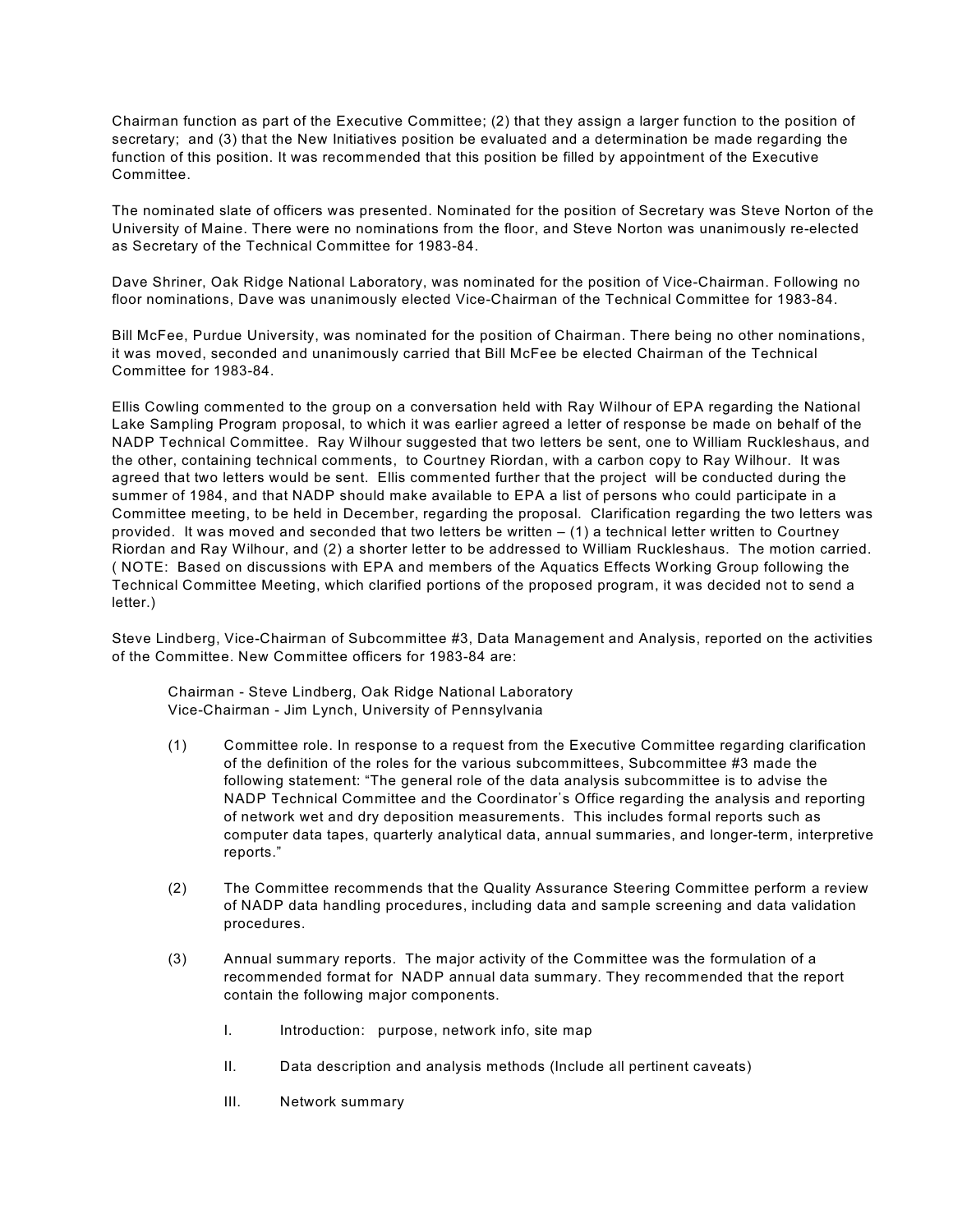Spatial trends - isopleths of number of samples collected, weighted mean concentrations, and deposition of all ions

- annual maps
- seasonal maps; cold (months 1-3, 11-12); warm (4-10)

Temporal trends - time series plots of quarterly weighted mean H $^{\ast}$  (or SO $_4^{-^{\circ}}$  or NO $_3^{\circ})$ concentrations from 1/78 to present at each site.

IV. Appendices of site statistics

Table 1 - general statistics for all ions, pH, rainfall, SO $_4^-$  /NO $_3^-$  (SO $_4^-$  + NO $_3^-$ )/H $^{\ast}$ equivalent ratios, and ion balance.

Statistics: mean (simple and weighted) for concentration and simple mean for deposition; standard deviation, range, number of samples, frequency percentiles (10 classes)

Table 2 - weekly rainfall and sample type collected (e.g., W, WD, etc.)

The Committee further recommended that the order of priority is for the Coordinator's Office to complete its catch-up activities on routine quarterly reporting, then to begin processing the statistical analyses and the graphical summaries for the most recent annual data available. After review of draft data summaries by the Committee, full annual reports will be published by the Coordinator's Office, working backwards from the current data available. Future reports will be issued annually.

(4) Technical support for annual summary data analysis. The Committee strongly recommends that NADP (IR-7) provide support for a data analyst to work with the Coordinator' s Office in the preparation of the first annual data summary, and that a permanent position be established for such a person to assist in preparation of future summary and interpretive reports.

The recommendations of the Committee were approved.

Peter Finkelstein reported on the meeting of the Quality Assurance Steering Committee. Steve Lindberg has been included in the group of individuals serving on the Committee. The Committee plans to have a revised version of its report within the oext few months, and to have full discussion of the report at the next Executive Committee meeting. Following the Executive Committee meeting, a final draft of the report and recommendations will be mailed for review prior to the next Technical Committee meeting.

Dave Shriner, Oak Ridge National Laboratory, reported Subcommittee #4, Effects Research. The new officers for Subcommittee #4., which operates on a rotational basis, are:

Chairman - Mike Kelly, TVA Chairman-Elect - Dudley Raynal, State University of New York, Syracuse Vice-Chairman-Secretary - Jim Perry, University of Minnesota

Working Groups Chairmen are:

Aquatics - Sandy Verry, U.S. Forest Service Field and Horticultural Crops - Wayne Banwart, University of Illinois Forestry - Bud Hart, Michigan State University Materials - Ray Herrmann, National Park Service

He commenced that the Effects Committee and its Working Groups feel that the Working Groups are coning into their own. He then summarized the items discussed by the groups.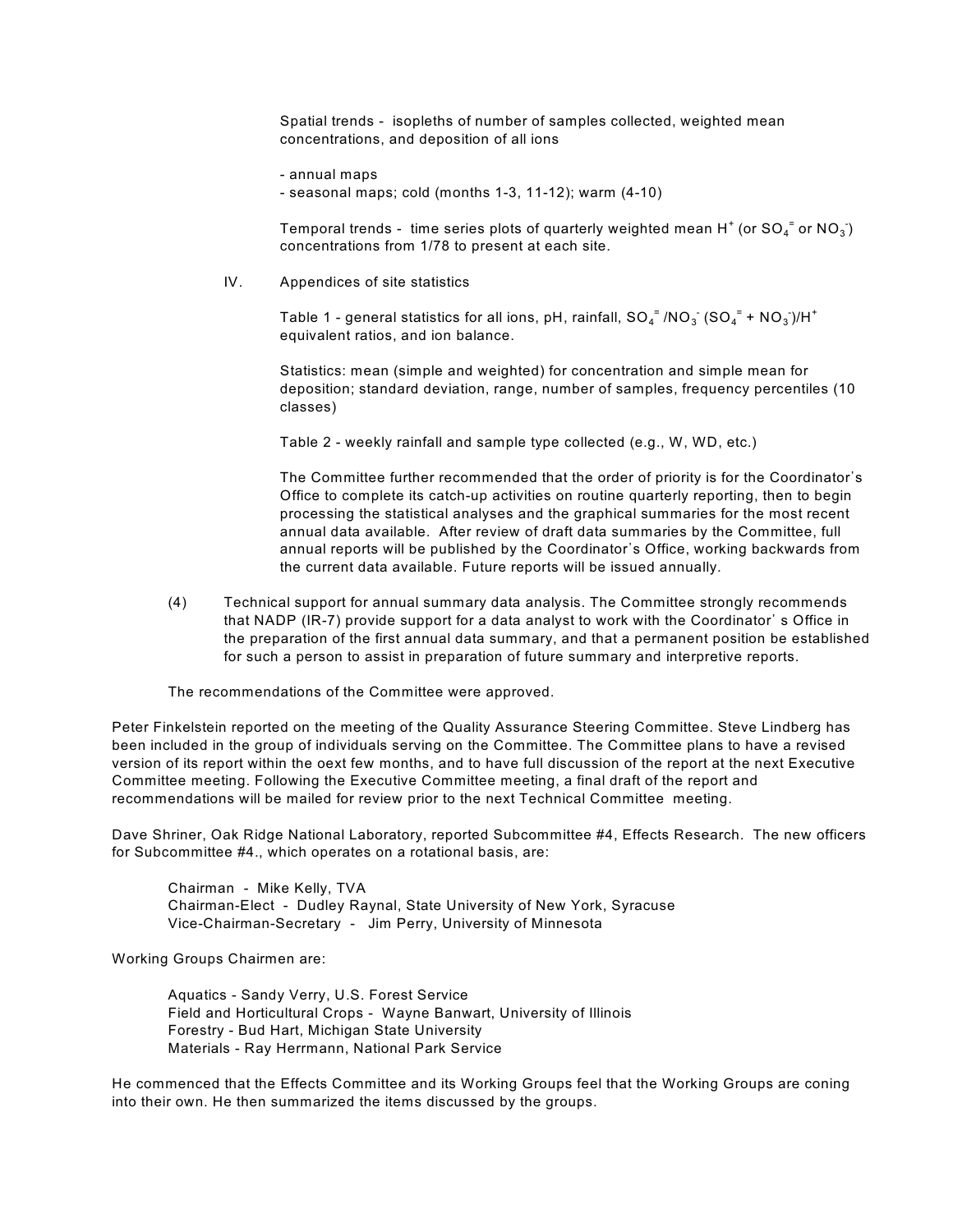- 1. Aquatics. This group was responsible for the letter responding to the EPA proposal discussed previously. They felt the NADP Effects Research Committee and the Aquatics Working Group should serve a role in peer review of proposals of this nature.
- 2. Field and Horticultural Crops. This group spent some time in developing priority areas for recommendations to the CSRS Special Grants Program. The list will be submitted to Ann Bartuska of the North Carolina State University Acid Precipitation Program. The group also discussed the idea of developing screening protocols.
- 3. Forestry. This group is very much interested in expanding the multi-disciplinary role of the working groups. They discussed and developed a goal to ensure that spatial and temporal trends data from the monitoring program meets the Forestry needs in research. The group agreed they should perform peer review sessions. Bob Rosenthal of EPA presented the framework for the '85 review to the group for review and comment. The group discussed zone constraints and mechanisms for research efforts in forestry. The group felt the format for the annual report was acceptable as presented. The group developed recommendations for CSRS Special Grants Program for RFP's in the forest area for '85 and possibly '84. They will develop initiatives over the next few months to identify the extent of the forest productivity data available and evaluate whether other data might be available, i.e., from private sources. The Committee feels that this might be a very valuable source.
- 4. Materials. A meeting was not held at this year's session.

Each working group felt a need for mid-year meetings and will try to arrange such meetings. The Effects Subcommittee recommended to the Technical Committee that the Chairman and Program Coordinator be asked to serve as a committee to develop a publication policy for NADP to establish guidelines on what sort of publications NADP wants to support and what priorities should be given to publications developed outside the subcommittee.

The report and recommendations were accepted as presented.

The 1984 Technical Committee Meeting will be held the week of October 29-November 2. A location has yet to be designated. Ellis Cowling asked for any suggestions regarding format of the meeting.

The 1983 NADP (IR-7) Technical Committee meeting was adjourned at 4 p.m.

# POSTER SESSION PRESENTATIONS

November 8, 1983

NADP/NTN Site Description Book **-** John Robertson and a Cast of Thousands

This is NADP **-** J. K. Robertson, J. Wilson and R. Graham

An Evaluation of Precipitation Chemistry Data at the US/WMO Baseline Sites over the Last Ten Years **-** Uri Dayan and John H. Miller

CANSAP-NADP Intercomparison **—** D. Bigelow, V. Bowersox and M. E. Still

Analysis of Precipitation Chemistry Data **—** Period 1977/1981 **—** Lisa Lebowitz and R.G. de Pena

Status of National Trends Network (NTN) - Stations F. Paul Kapinos

Air Quality/Acid Precipitation Monitoring and Effects Research in Great Smoky Mountains National Park **—** Douglas G. Holland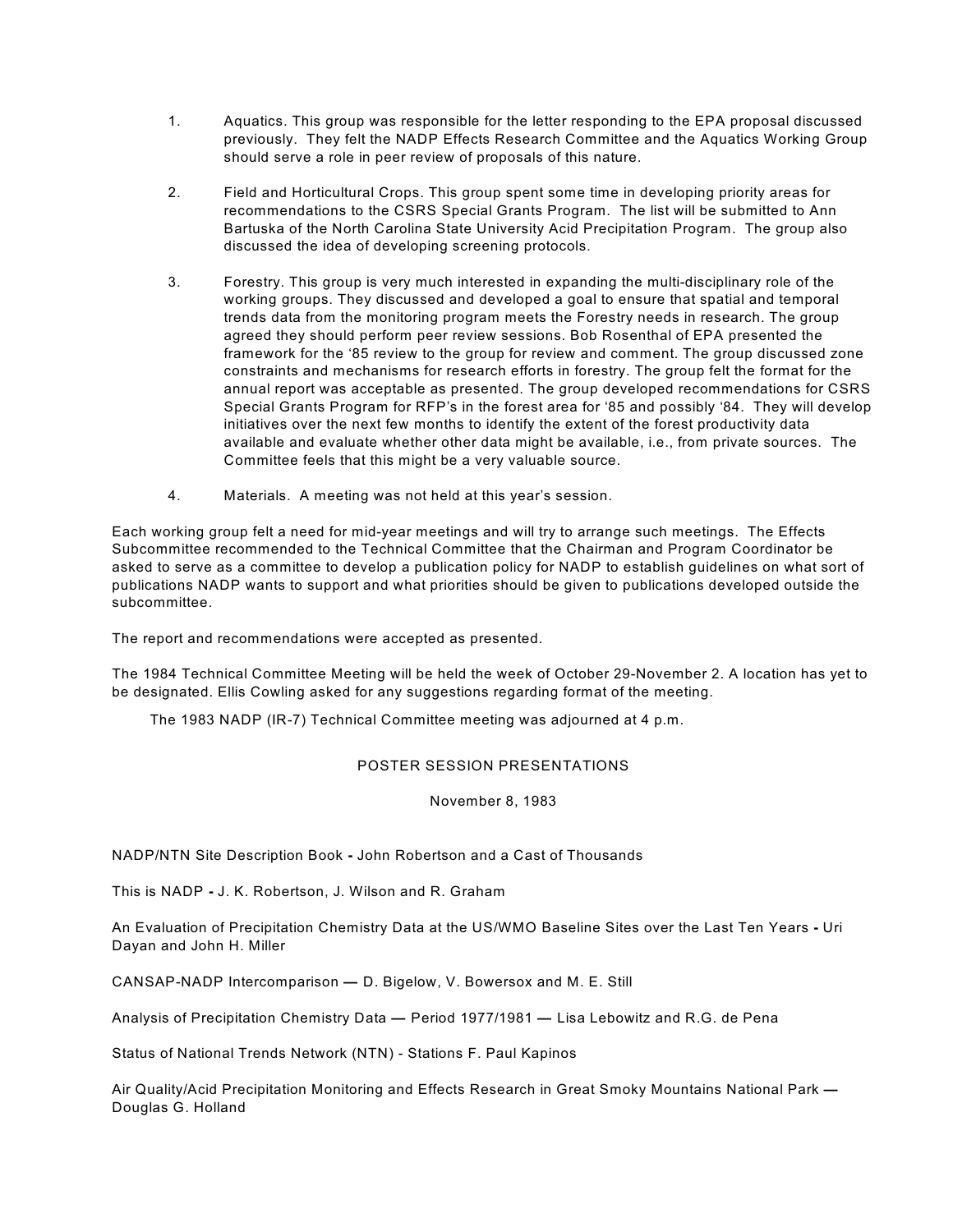Stratifying Wet Deposition Samples **—** Elon S. Verry and A. Ray Harris

Source Apportionment of Rain Water Impurities in Central Illinois **—** D. F. Gatz

Recent Advances in Research on Effects of Acidic Rain on Agricultural Productivity — J. S. Jacobson, J. J. Troiano and L. I. Heller

Influence of Acidification on Allochthonous Carbon Budget of Little Rock Lake **—** Jim Perry

A Microcosm Approach to the Evaluation of Simulated Acid Precipitation Effects on Forest Ecosystems **—** J. M. Kelly

Variability of Acid Rain and Runoff in North Florida **—** H. Riekerk

Movement of Fly Ash—Generated Pb and Cd through Soil Columns Leached with Acid Precipitation **—** William A. Feder and Jane S. Mika

Atmospheric Deposition and Ionic Input in Adirondack Forests **—** D. J. Raynal, F. S. Raleigh and A. V. Mollitor

The Virginia Acid Precipitation Network **—** B. I. Chevone, A. I. Buikema and P. Toczydlowski

 Evaluation of Acidity and Chemical Composition of High Elevation Lakes in California **—** G. R. Bradford, Carl A. Fox, A. H. Page and A. A. Elseewi

#### TECHNICAL SESSION PAPERS

November 9, 1983, 8 a.m.

Response of wheat, sunflower, alfalfa and corn to dilute sulphuric/nitric acid mists — Wayne S. Gardner

The effects of simulated acid rain on field—grown soybean (Glycine max, Forest) **—** D. T. Dubay, J. D. Elson and A. S. Heagle

Effects of temporal variiations in the acidity of rain on the response of soybeans to acidic precipitation **—** Patricia Irving

Dry deposition of nitrate to deciduous forest canopy **—** Gary Lovett and Steve Lindberg

Formation of ectomycorrhizae by Pinus Taeda L. exposed to simulated acidic rain **—** S. R. Shafer, L. F. Grand, R. I. Bruck and A. S. Heagle

Observations on the German forest dieback **—** Steve Lindberg

Atmospheric input and wet deposition of four crustal elements **—** G. J. Stensland, L—C. Chu and D. F. Gatz

Vulnerability to acidification of selected lakes and streams in nine middle Atlantic states **—** Dean £. Arnold, Robert U. Light and Eric A. Paul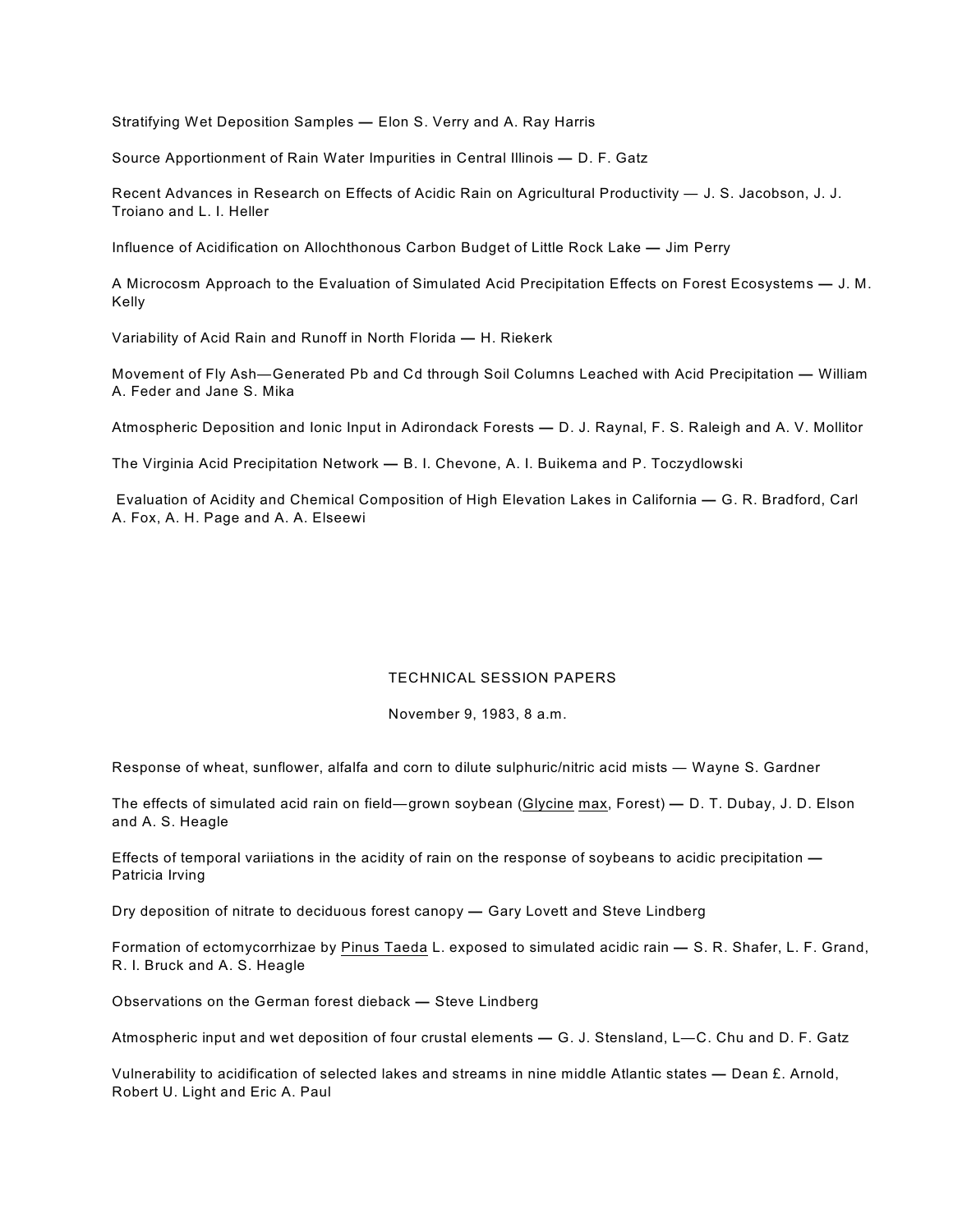Correlation of regional sulfate in surface waters to sulfur oxide emissions - George Hendrey, C.G. Hoogendyk and F. Lipfert

A look at some possible causes of high sulfate levels in precipitation during the summer **—** W. W. Knapp and D.J. Crowther

The chemistry of precipitation at a mid—Atlantic coastal site **—** Joseph Scudlark and T. M. Church

#### TECHNICAL SESSION PAPERS

November 9, 1983, 1 p.m.

Atmospheric deposition in Pennsylvania **-** 1982 **—** Jim Lynch

The role of organic acids in causing pH shifts in NADP samples **—** W. C. Keene and J. N. Galloway

Henriksen\*s Empirical Model:Through an historical looking glass **—** Alan Van Arsdale

Pollutant dry deposition monitoring and parameterization **—** M. L. Wesley and D. L. Sisterson

Some preliminary results of wet and dry deposition in Ontario, 1982 **—** Walter H. Chan and Maris A.. Lusis

Screening wet deposition samples at the Central Analytical Laboratory (CAL) of the NADP **—** Van 8owersox

## TECHNICAL SESSION PAPERS

November 10, 1983, 8 a.iu.

Removing soil and sea salt variation from NADP samples **—** Elon S. Verry

Relationships of storm type and trajectory to precipitation chemistry **—** C. W. Martin, J. W. Hornbeck, R. M. Bloxam, R. H. Munn, G. E. Likens and B. Weisman

Precipitation pH variation during summer storms on the continental divide in central Colorado — M. M. Reddy, T. D. Liebermann and J. Jelinsk.i

Differences in ionic compositions in winter rain and snow — Leo H. Topol

Analysis of precipitation chemistry data at US/WMO/NADP regional sites — Richard Artz and John M. Miller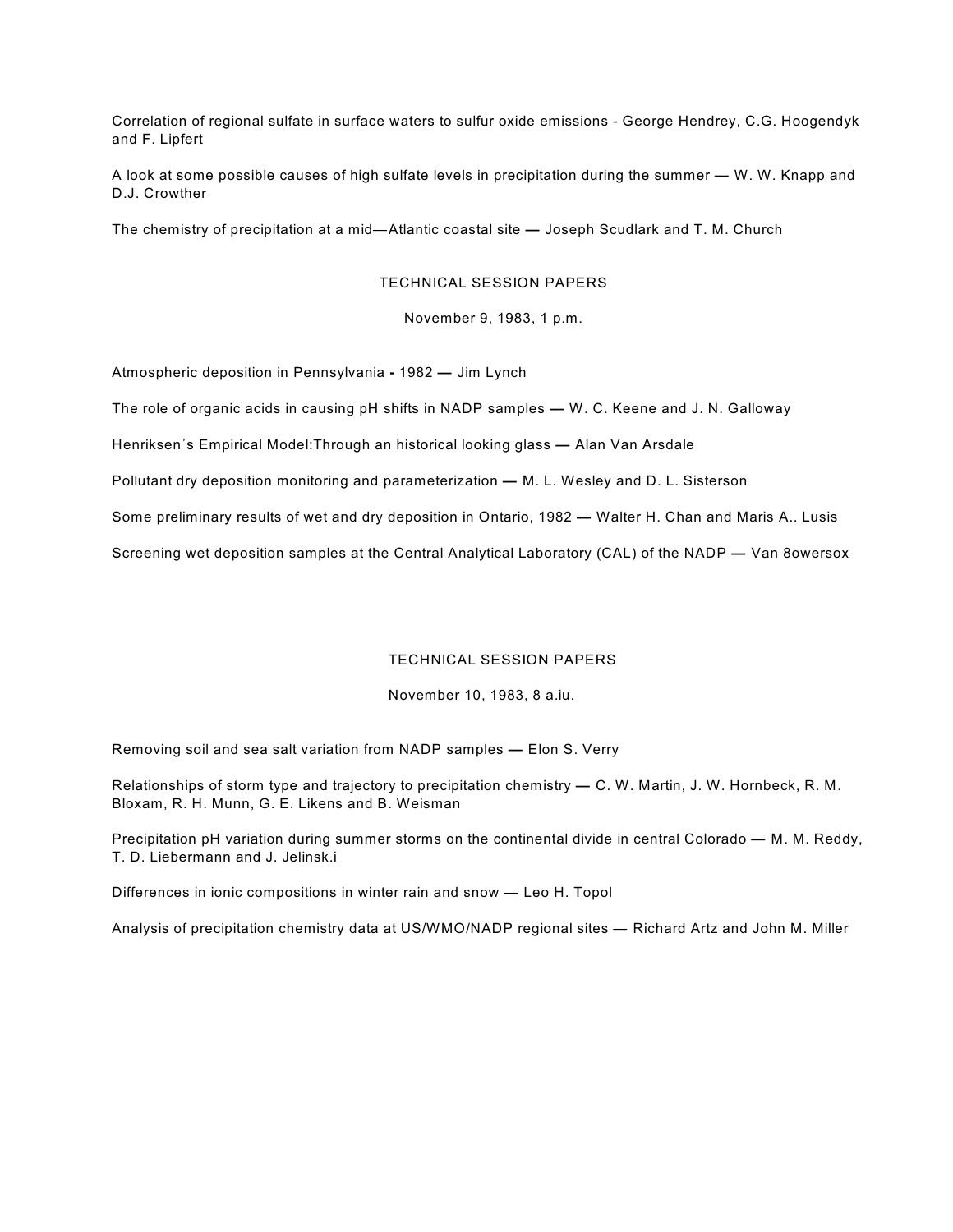# **Participation List**

Technical Committee1983

#### Participant **Affiliation**

Wayne Banwart University of Illinois Terry Dana Battelle-Northwest Katie Davis **NAPAP** Lance Evans Manhattan College A. R. Gilmore University of Illinois

Nehl Aldredge **International Paper Company** Fred Allen **University of Tennessee** Dean Arnold U.S. Fish and Wildlife Service Richard Artz **NOAA/Air Resources Lab** Linda Bandhauer Colorado State University W. Richard Barchet U.S. Environmental Protection Agency John Barnes U.S. Department of Agriculture L.A. Barrie Environment Canada Ann Bartuska North Carolina State University David Bigelow Colorado State University Polly Blackburn U.S. Department of Energy Don Bogen U.S. Department of Energy Van Bowersox Illinois State Water Survey Gordon Bradford University of California Owen Bricker **U.S. Geological Survey** Russell Brinsfield University of Maryland Steven Bromberg U.S. Environmental Protection Agency Robert Bruck North Carolina State University Walter Chan **Chan** Ontario Ministry of the Environment Boris Chevone VPI & State University Thomas Church University of Delaware Jan Coe **Oak Ridge National Laboratory** Edward Corbett U.S. Forest Service Ellis Cowling North Carolina State University Rachel Cremers Louisiana State University Cliff Davidson Carnegie-Mellon University Rosa de Pena Penn State University David Dewalle **Penn State University** Donald Dolske **Illinois State Water Survey** Thomas Dreschel The Bionetics Corporation Denis DuBay North Carolina State University Gregory Dzurisin **Illinois State Water Survey** Judy Elson North Carolina State University W.A. Feder **W.A.** Feder **W.A.** Feder Herbert Feely U.S. Department of Energy Ron Ferrell **North Carolina State University** Peter Finkelstein **U.S. Environmental Protection Agency** Wayne Gardner South Dakota State University Donald Gatz **Illinois State Water Survey** James Gibson Colorado State University Richard Graham U.S. Military Academy James Gray U.S. Environmental Protection Agency Region IV Duane Harding **Eastern Kentucky University** James Hart **Michigan State University**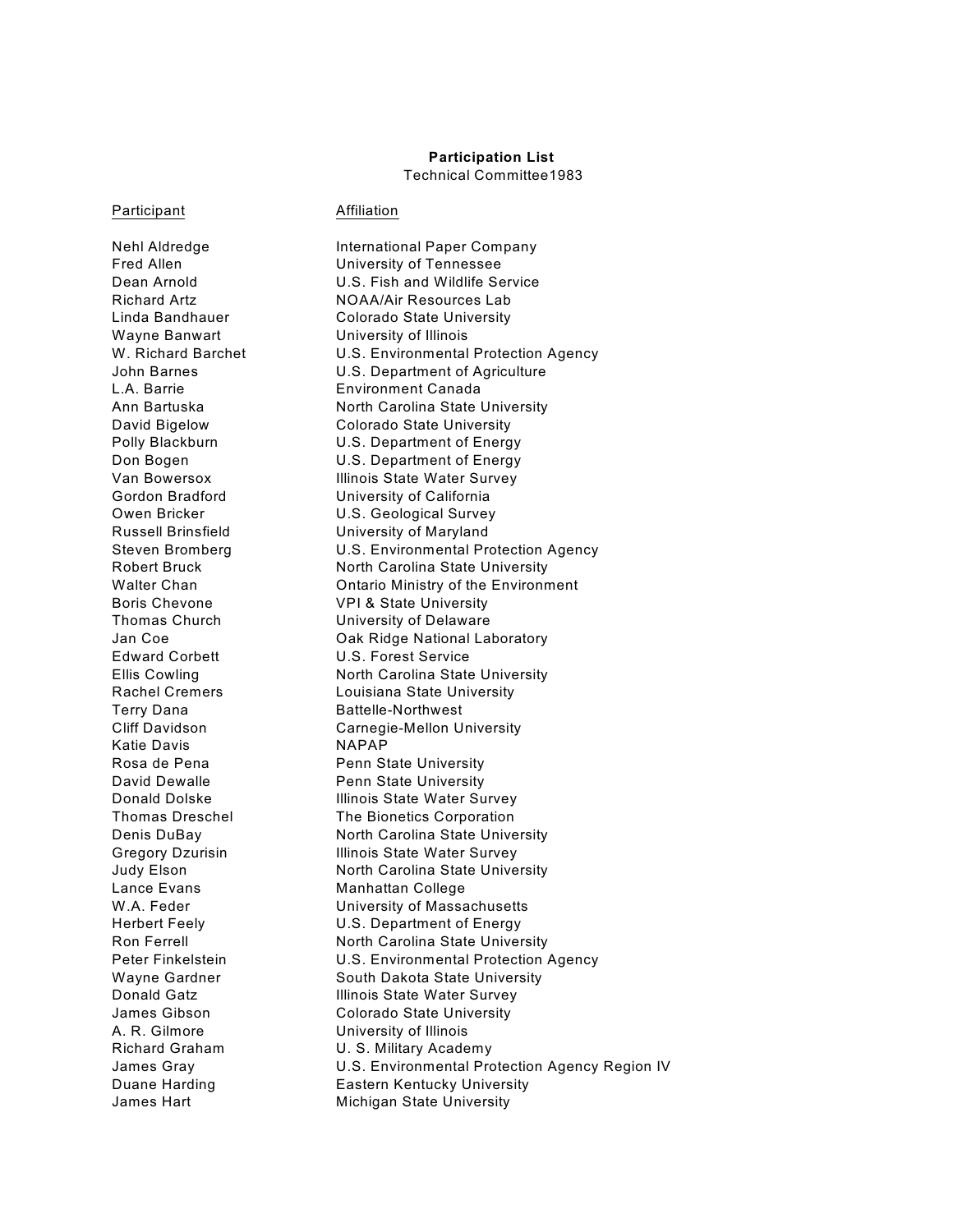Bruce Hicks NOAA Steven Hodges Clemson University David Holden NAPAP William Keene **University of Virginia** Warren Knapp Cornell University William McFee Purdue University Jack Paxton University of Illinois Charles Philpot **USDA Forest Service** Dudley Raynal SUNY - Syracuse Hans Riekerk University of Florida

Allen Heagle North Carolina State University Walter Heck North Carolina State University George Hendrey **Brookhaven National laboratory** Douglas Holland Great Smoky Mountains National Park Keith Huston **North Cental Association of Agricultural Experiment Station Directors** Patricia Irving **Argonne National Lab** Jay Jacobson Boyce Thompson Institute Paul Kapinos **U.S. Geological Survey** J. M. Kelly Tennessee Valley Authority David Koppenaal University of Kentucky Sidney Lanier **U.S. Department of Energy** Jeff Lee **U.S. Environmental Protection Agency** Steven Lindberg **Oak Ridge National Lab** Jacqueline Lockard **Illinois State Water Survey** Gary Lovett **Cary Lovett** Oak Ridge National Lab Thomas Lukow Morgantown Energy Technology Center James Lynch **Penn State University** Bernard Malo **U.S. Geological Survey** C. Wayne Martin USDA Forest Service Joseph Miller **Argonne National Lab** William Mitchell **William Mitchell** U.S. Environmental Protection Agency Andrea Morden-Moore Illinois State Water Survey Robert Musselman University of California Reginald Noble **Bowling Green State University** Stephen Norton University of Maine at Orono Anthony Olsen **Pacific Northwest Laboratory** Richard Olson Oak Ridge National Lab Drew Peake **U.S. Environmental Protection Agency Region IV** Mark Peden **Illinois State Water Survey** Jim Perry University of Minnesota Jack Pickering U.S. Geological Survey John Pinkerton **National Council of the Paper Industry for Air & Stream Improvement** Larry Puckett **U.S. Geological Survey** Danny Rambo Corvallis Environmental Research Lab Michael Reddy U.S. Geological Survey John Reynolds University of Tennessee John Robertson U.S. Military Academy Bruce Rodger Wisconsin Department of Natural Resources Robert Rosenthal U.S. Environmental Protection Agency Jane Rothert **Battelle Pacific Northwest Labs** LeRoy Schroder **U.S. Geological Survey** Joseph Scudlark University of Delaware Steven Shafer North Carolina State University David Shriner **Oak Ridge National Lab** Douglas Sisterson **Argonne National Lab** Loretta Skowron **Illinois State Water Survey**